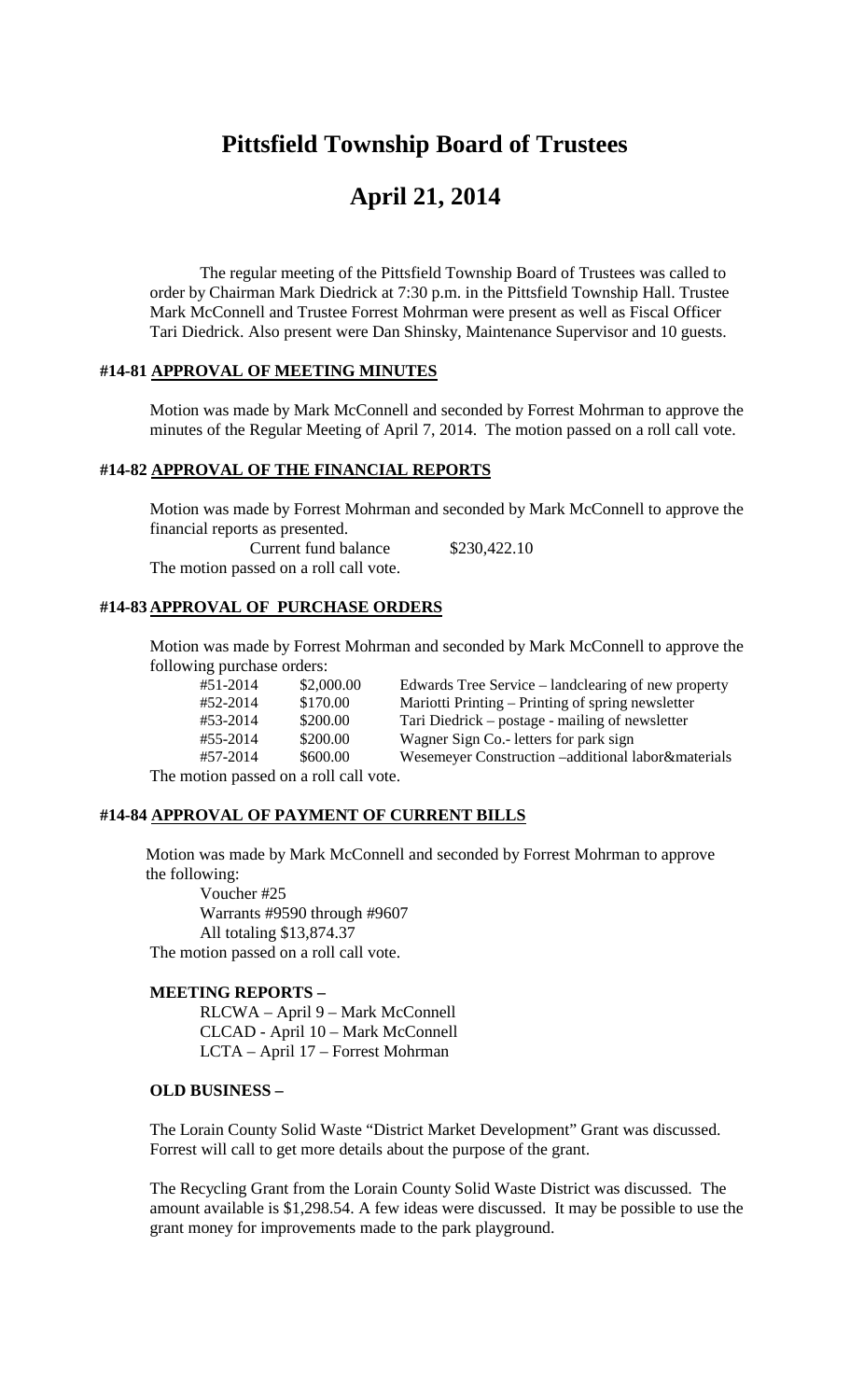The Guthrie Ditch Project was discussed. The County Engineers' Office has sent a revised easement agreement to be mailed to a resident along the ditch in order to rectify his concerns about the project.

# **#14-85 APPROVAL OF THE MEMORANDUM OF UNDERSTANDING BETWEEN THE LORAIN COUNTY STORM WATER DISTRICT AND PITTSFIELD TOWNSHIP CONCERNING THE GUTHRIE DITCH PROJECT**

Motion was made by Mark McConnell and seconded by Forrest Mohrman to approve the Memorandum of Understanding between the Lorain County Storm Water District and Pittsfield Township concerning the Guthrie Ditch Project. The motion passed on a roll call vote.

# **#14-86 APPROVAL OF TWO PURCHASE ORDERS FOR PRIDE DAY PROJECTS**

Motion was made by Forrest Mohrman and seconded by Mark McConnell to approve two purchase orders for Pride Day Activity Projects. One purchase order will be to the Lorain County Dairy 4-H Club in the amount of \$100.00 to purchase flowers for the Township Parks. The other purchase order is for MTC Horticulture in the amount of \$200.00 for the purchase of mulch. The motion passed on a roll call vote.

KLA Risk Consulting presented a risk evaluation for the Township. Copies were made for each of the Trustees to review. The items will be discussed at the next meeting.

# **NEW BUSINESS –**

# **#14-87 MOVE TO EXECUTIVE SESSION**

Motion was made by Forrest Mohrman and seconded by Mark McConnell to move to Executive Session to discuss personnel issues. The motion passed on a roll call vote.

# **#14-88 RETURN TO REGULAR SESSION**

Motion was made by Mark McConnell and seconded by Forrest Mohrman to return to the Regular Session. The motion passed on a roll call vote.

Renee Overstreet reported that the spring newsletter for the Township would be sent to the printer on the next day.

# **ZONING BUSINESS –**

Dan Shinsky reported that the 24/7 Storage Unit facility has acquired the proper permits for the business. The Zoning Board will be addressing the issue of animated signs for the commercial areas. The prospective concrete company will make an appeal to the BZA for zoning permission.

# **MAINTENANCE REPORT –**

Dan Shinsky reported that the repairs have been made to Hawley Road.